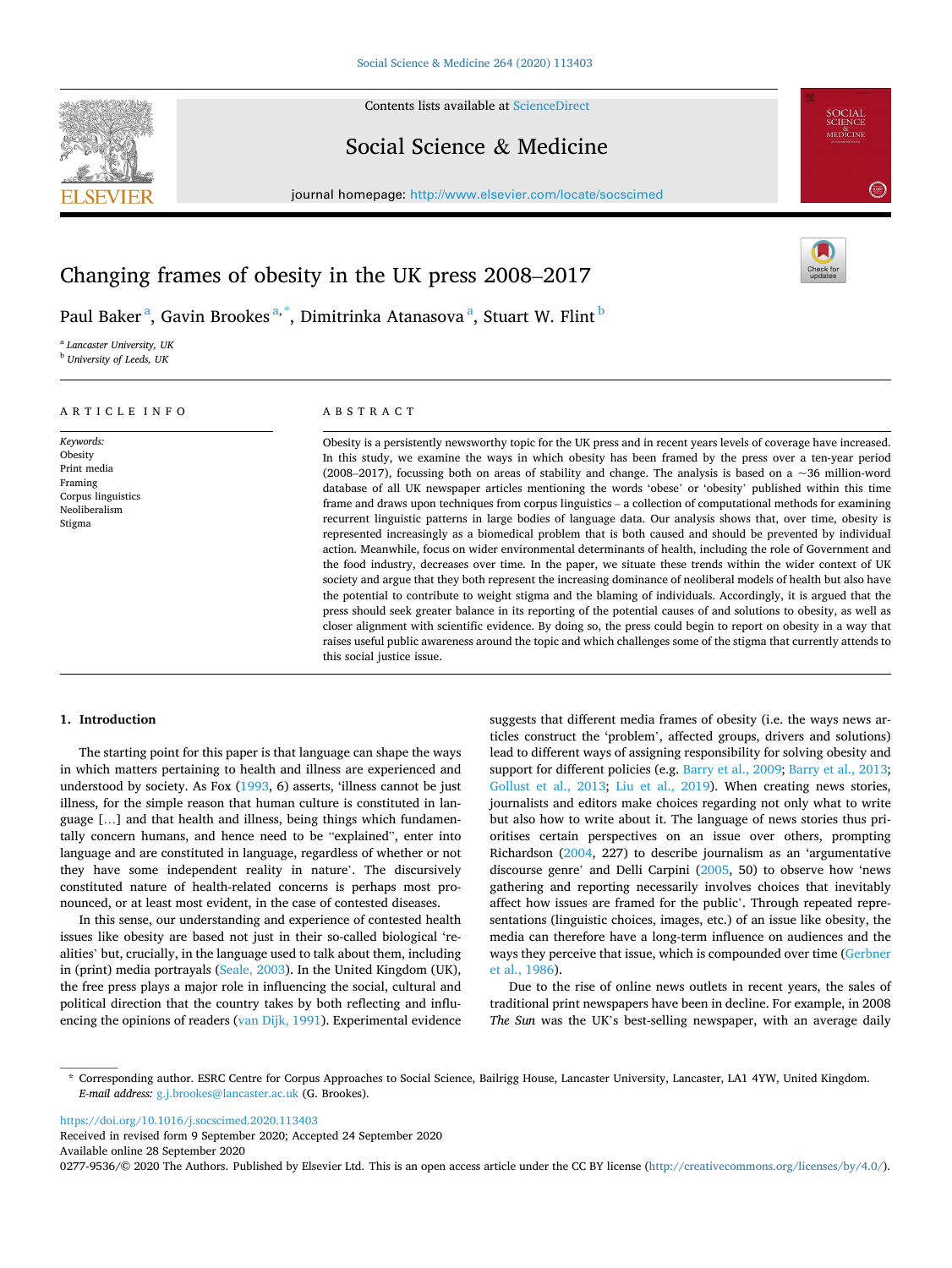circulation of 3,209,766 [\(Press Gazette, 2008\)](#page-8-0). Yet by 2017, this figure had decreased to 1,666,715 ([Ponsford, 2017](#page-8-0)). However, Conboy [\(2010](#page-7-0), 145) has noted that newspapers have adapted by incorporating online versions, whose readers can easily out-number those who buy the paper copies. For example, *The Sun*'s website had 5.4 million daily unique browsers in 2018 ([Tobitt, 2018](#page-8-0)). Any large-scale exploration of the 'national conversation' around a topic can thus still benefit from an examination of how it is framed by the press. To this end, we examined how discussion of obesity has changed in the press over a 10-year period (2008–2017). Initial analysis indicates that this topic has grown in popularity, with around twice as many words of text in news articles about obesity published in 2017 compared to 2008. However, in this paper our goal is not to show that the topic has increased in discussion but to consider whether the contexts in which it was written about have also changed. Many studies of the press use samples in order to extrapolate trends. However, our approach is somewhat different, employing a dataset, or *corpus*, consisting of every national UK press article containing the words *obese* or *obesity* between 2008 and 2017 (inclusive). Our analysis uses techniques from corpus linguistics, an approach which utilises computer software to identify recurrent or statistically salient words and linguistic patterns in a large collection of naturally occurring texts (the *corpus*, plural *corpora*) [\(McEnery and](#page-8-0)  [Hardie, 2012](#page-8-0)). In the present study, this enables us to identify how obesity has been framed by the press across the time span covered by our corpus.

# **2. Background**

## *2.1. Framing*

The roots of framing theory can be traced to Bartlett'[s \(1932\)](#page-7-0) classic work in psychology in the 1950s (see, e.g., [Bateson, 1955](#page-7-0)), but the current popularity of framing theory in media and communication research is largely owed to Entman'[s \(1993\)](#page-7-0) seminal definition of framing. Framing refers to selecting aspects of a perceived reality and making them more salient in a text 'in such a way as to promote a particular problem definition, causal interpretation, moral evaluation, and/or treatment recommendation' [\(Entman, 1993,](#page-7-0) 52). While framing is an active and strategic process, frames are the more static 'interpretative packages' that become embedded in news articles at the production stage and can be subsequently reconstructed by researchers through text analysis ([Entman, 1993](#page-7-0); [Gamson and Modigliani, 1989](#page-7-0)). Frames explain complex issues by lending more weight to certain considerations and activating schemas that encourage people to think in particular ways [\(Chong and Druckman, 2007\)](#page-7-0). A frame is thus an organising principle ([Reese, 2001\)](#page-8-0) or a central organising idea [\(Gamson](#page-7-0)  [and Modigliani, 1989](#page-7-0)) that enables individuals to make sense of issues by turning 'meaningless' aspects 'into something meaningful' [\(Goffman,](#page-8-0)  [1974,](#page-8-0) 21–22).

Apart from being one of the most popular theories in media and communication research (e.g. [Bryant and Miron, 2004;](#page-7-0) [Vliegenthart,](#page-8-0)  [2012\)](#page-8-0), framing theory has also been influential in research into the social representation of health and illness (e.g. [Kreps, 2009\)](#page-8-0) and it is among the most influential frameworks applied to the analysis of obesity reporting in the news ([Atanasova et al., 2012](#page-7-0)).

## *2.2. Obesity frames in the news*

Existing scholarship has identified three main recurrent frames of obesity in the news: an individual lifestyle frame, a biological/medical/ scientific frame and a societal frame. Studies generally find that the most common approach in the news is to frame obesity in terms of individual lifestyle. This individual lifestyle frame views people as ultimately responsible for the causes and solutions of obesity where physical activity and food consumption are the focus (e.g. [Atanasova and Koteyko,](#page-7-0)  [2017;](#page-7-0) [Holmes, 2009;](#page-8-0) [Lawrence, 2004](#page-8-0); [Saguy and Almeling, 2005](#page-8-0);

[Shugart, 2013\)](#page-8-0). Such a stance provides little impetus for governments and businesses to acknowledge health contributors beyond individual behaviour and allows for blame and proposed solutions to burden and stigmatise individuals. Empirical research shows that people with obesity experience this type of individualised reporting in the news as encouraging a culture of weight bias and stigma, making it more acceptable for others to publicly ridicule them ([Couch et al., 2015\)](#page-7-0).

The term 'stigma' broadly refers to a 'spoiled identity' [\(Goffman,](#page-8-0)  [1963\)](#page-8-0). Some of the earliest work on stigma was carried out by [Durkheim](#page-7-0)  [\(1895\),](#page-7-0) who viewed stigma as both unavoidable and relative, envisaging that even in a perfect society with no crime, 'venial faults' would create scandals and that if such societies were able to judge and punish, they would define such acts as criminal. [Falk \(2001\)](#page-7-0) argues that stigmatisation occurs because it helps to create group solidarity, helping to distinguish between insiders and outsiders. While people possess a multitude of identity variables, it is the stigmatised ones which tend to be noticed first [\(Becker, 1963](#page-7-0): 33-4). Epstein [\(1998](#page-7-0): 145) claims that stigmatised identities are thus likely to subsume other aspects of identity so that the behaviour of a stigmatised person is likely to be attributed to aspects of their identity that are stigmatised.

People are sometimes able to conceal aspects of their identity that are stigmatised (for example, in homophobic societies gay men and lesbians might claim to be heterosexual) but it is more difficult to conceal obesity. Therefore, a person who is living with obesity is almost always visibly stigmatised and thus discredited. People with visibly larger, adipose bodies are liable to experience stigma on the grounds that they are likely to contravene society's 'thin ideal' ([Rich and Evans,](#page-8-0)  [2005\)](#page-8-0). This type of stigma is widely referred to as 'weight stigma'. People with obesity are particularly vulnerable to stigma in societies in which they are framed as being personally responsible for their condition.

Weight stigma, particularly that propagated by the media, has been found to adversely impact the lives of people with obesity, both in the sense that it can cause them to internalise shame but also because it can influence the ways that they are perceived within society. A 2020 survey on obesity attitudes in the UK by Novo Nordisk (cited in [Obesity UK,](#page-8-0)  [2020\)](#page-8-0) reported that 58% of people with obesity find coverage of it in the media to be negative, while 60% would like to see it improved. Meanwhile, two-thirds of the general public view obesity as a lifestyle choice, while a quarter believe that people with obesity are selfish and lack self-control. The same survey showed that such perceptions can also tangibly harm the life chances of people with obesity, as around a third of people were reported as believing that people with obesity are less effective at work compared to people perceived to be a 'healthy weight' ([Obesity UK, 2020\)](#page-8-0).

Another recurrent frame of obesity in the news is a biological/ medical/scientific frame which presents obesity as a biological or genetic disorder caused by genes, viruses and other biological imbalances that are best solved with medical or scientific means (e.g. [Atanasova and](#page-7-0)  [Koteyko, 2017;](#page-7-0) [Holmes, 2009](#page-8-0); [Lawrence, 2004](#page-8-0); [Saguy and Almeling,](#page-8-0)  [2005\)](#page-8-0). This view of obesity has been overall welcomed as potentially less stigmatising of people with obesity – if the causes of obesity are outside of self-control, individuals cannot be blamed for their condition ([Saguy and Almeling, 2005\)](#page-8-0). Some research has, however, found that news articles which promote a biological/medical/scientific frame are not devoid of blame and stigma, as the inefficacy of medical treatments tends to be attributed to a lack of individual perseverance [\(Atanasova](#page-7-0)  [and Koteyko, 2017](#page-7-0)).

Obesity has also been framed as a matter of societal responsibility highlighting the role of government, industry, education institutions and, generally, wider societal forces in creating obesity-inducing environments (e.g. [Holmes, 2009;](#page-8-0) [Lawrence, 2004\)](#page-8-0). This frame of obesity alleviates some of the stigma associated with the other approaches.

Many of these studies emphasise the high volume of obesity-related coverage in the news, which also tentatively explains the relative lack of longitudinal examination of obesity portrayal. While such studies do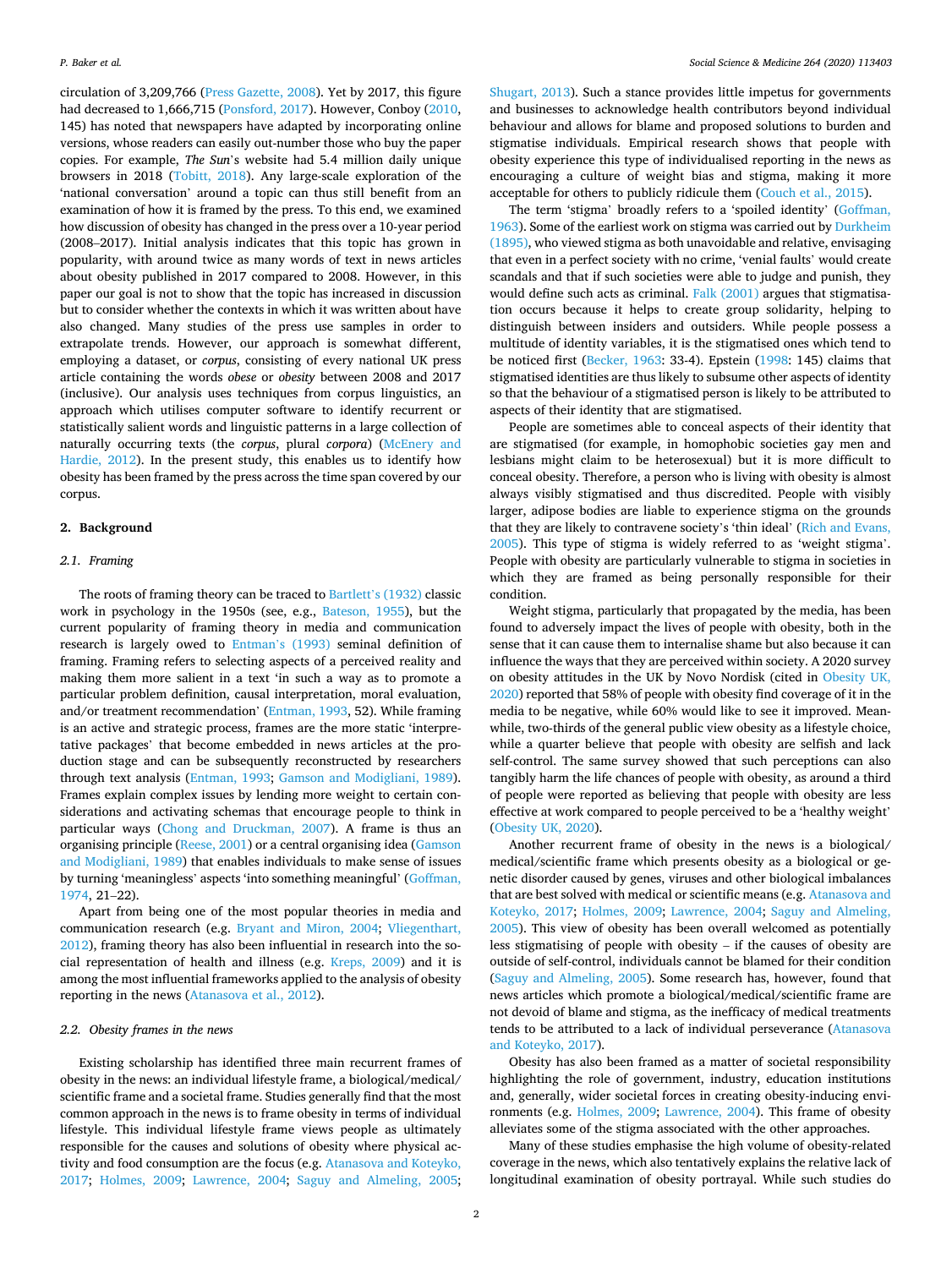<span id="page-2-0"></span>exist, they tend to focus on specific populations (e.g. child obesity in [Barry et al. \(2011\),](#page-7-0) [Nimegeer et al. \(2019\)](#page-8-0) and [van Hooft et al. \(2018\)\)](#page-8-0) and national contexts that are different to ours (e.g. obesity in US news in [Kim and Willis \(2007\)](#page-8-0) and [Lawrence \(2004\)](#page-8-0)). In focussing on longitudinal patterns in the framing of obesity by the UK press, then, the present study will provide a fresh perspective on a context that has hitherto received scant analytical attention.

This does not mean to say, however, that obesity framings or representations have not been studied in terms of a change-over-time perspective, as [Hilton et al. \(2012\)](#page-8-0) examined changes to the framing of the 'obesity epidemic' in seven UK newspapers over a fifteen-year period (1996–2010). Using manifest content analysis, their study revealed an increase in the amount of media reporting of the obesity epidemic during this period with a notable increase in the focus on childhood obesity in particular. These authors also reported a shift in focus *away* from the roles and responsibilities of the individual and *towards* the role of societal solutions such as regulatory change.

The present study seeks to expand upon this and other previous studies in several ways. First, the data we analyse is more contemporaneous than Hilton et al.'s comparable longitudinal study (which ran to 2010). Second, while Hilton et al. examined the changing frames around the 'obesity epidemic' specifically, we take a broader view by examining the framing of obesity more generally (i.e. not just in the context of the metaphorical 'epidemic'). Finally, while previous studies (including all of those cited above) have adopted content and thematic analytical approaches, the present study is the first to apply (corpus) linguistic techniques in the longitudinal analysis of media representations of obesity. This means that the present study will provide, to our knowledge, the first examination of the ways in which obesity representations have changed over time that focuses not just on content (i.e. *what* is said) but also form (i.e. *how* it is said). Yet this does not mean to undermine previous research on this topic, as this body of work, and Hilton et al.'s study in particular, provides a useful set of findings against which we can compare our own in order to evaluate changes to frames in the decade since Hilton et al.'s analysis was carried out.

### **3. Methodology**

This analysis was based on a purpose-built corpus comprising UK national press articles containing the words *obese* or *obesity* during the 10-year period 2008–2017 (inclusive). This period represents the 10 years leading up to our point of data collection but also provides the

**Table 1** 

|  |  | Breakdown of the corpus by newspaper. |
|--|--|---------------------------------------|
|  |  |                                       |

| Newspaper           | Articles | Words      | Mean article length (in words) |
|---------------------|----------|------------|--------------------------------|
| Guardian            | 5008     | 5,238,062  | 1046                           |
| i                   | 1199     | 617.466    | 515                            |
| Independent         | 3137     | 2.685.803  | 856                            |
| Mail                | 12,805   | 11.890.340 | 929                            |
| Mirror              | 3398     | 2,202,323  | 648                            |
| <b>Morning Star</b> | 152      | 63.641     | 419                            |
| Sun                 | 2286     | 1.082.808  | 474                            |
| Star                | 1072     | 370,818    | 346                            |
| Telegraph           | 5,680    | 4.804.351  | 846                            |
| <b>Times</b>        | 3948     | 3.831.868  | 971                            |
| Express             | 5193     | 3,265,741  | 629                            |
| Total               | 43,878   | 36,053,221 | 822                            |

most up-to-date perspective on obesity coverage (by comparison, [Hilton](#page-8-0)  [et al., 2012](#page-8-0) considered obesity coverage between 1996 and 2010). Articles were collected using the online news archive, *LexisNexis*, which archives both online and print versions of newspapers. To avoid skewing frequencies, duplicate articles from the same newspaper were removed. Table 1 shows the 11 newspapers used in the study<sup>1</sup>, along with the amounts of data that each contributed to the corpus.

As this table shows, the corpus does not contain equal amounts of text from each newspaper. One newspaper, the *Mail*, comprises around 30% of the words in the corpus, while the contribution of the *Morning Star* is marginal. Average article length also varies considerably, with the *Guardian*'s average being more than double that of tabloids like *The Star* and *The Sun*. Our analysis here does not compare newspapers separately but instead considers change over time across the whole dataset (we compare and contrast language use between the newspapers in Brookes and Baker (forthcoming)). Here though, we note that our findings should be understood in relationship to the make-up of the corpus.2 To examine change over time, three phases of analysis were conducted.

In Phase 1, we split the corpus into 10 smaller sub-corpora, each consisting of a year of articles. Fig. 1 indicates the number of words published across each year of the corpus, and so in each annual subcorpus. A distinction can be made between the period 2008–2011 when interest in the topic appears to have been gradually declining, and the period 2012–2016 which shows a rise in interest, although the fall in 2017 indicates that perhaps the topic has peaked. In any case, the second half (24,049,270 words, 28,677 articles) of the measurement period contains twice as much data as the first half (12,003,951 words, 15,201 articles). Due to this overall rise, the raw frequencies of references to different words are likely to have increased over time. Therefore, for the purposes of this paper, we are more interested in words that have increased the most, in proportion with the increasing number of articles. For example, in 2008, the British press collectively used the phrase



**Fig. 1.** Number of words published in articles about obesity per year.

<sup>&</sup>lt;sup>1</sup> We excluded the *Financial Times* due to its more specific focus on finance compared to the other national papers, *The New European* as it did not start publication until 2016, and *Metro* due to the fact that unlike the other newspapers, it is a free newspaper which is mostly distributed to people who use

 $2$  Three tabloids, The Sun (1,666,715), Mail (1,511,357) and Mirror (742,888), were the most popular newspapers in the period examined, followed by two broadsheets, the Telegraph (472,258) and Times (451,261) - circulation figures given in brackets for 2017. [Baker et al. \(2013:](#page-7-0) 68-9) provide figures on audience distribution of these newspapers by social class. Generally, 50–60% of broadsheet readers of the broadsheets are from social class AB (managerial professional) whereas 60% of tabloid readers tend to be from social classes C1 (lower middle class) or C2 (skilled working class).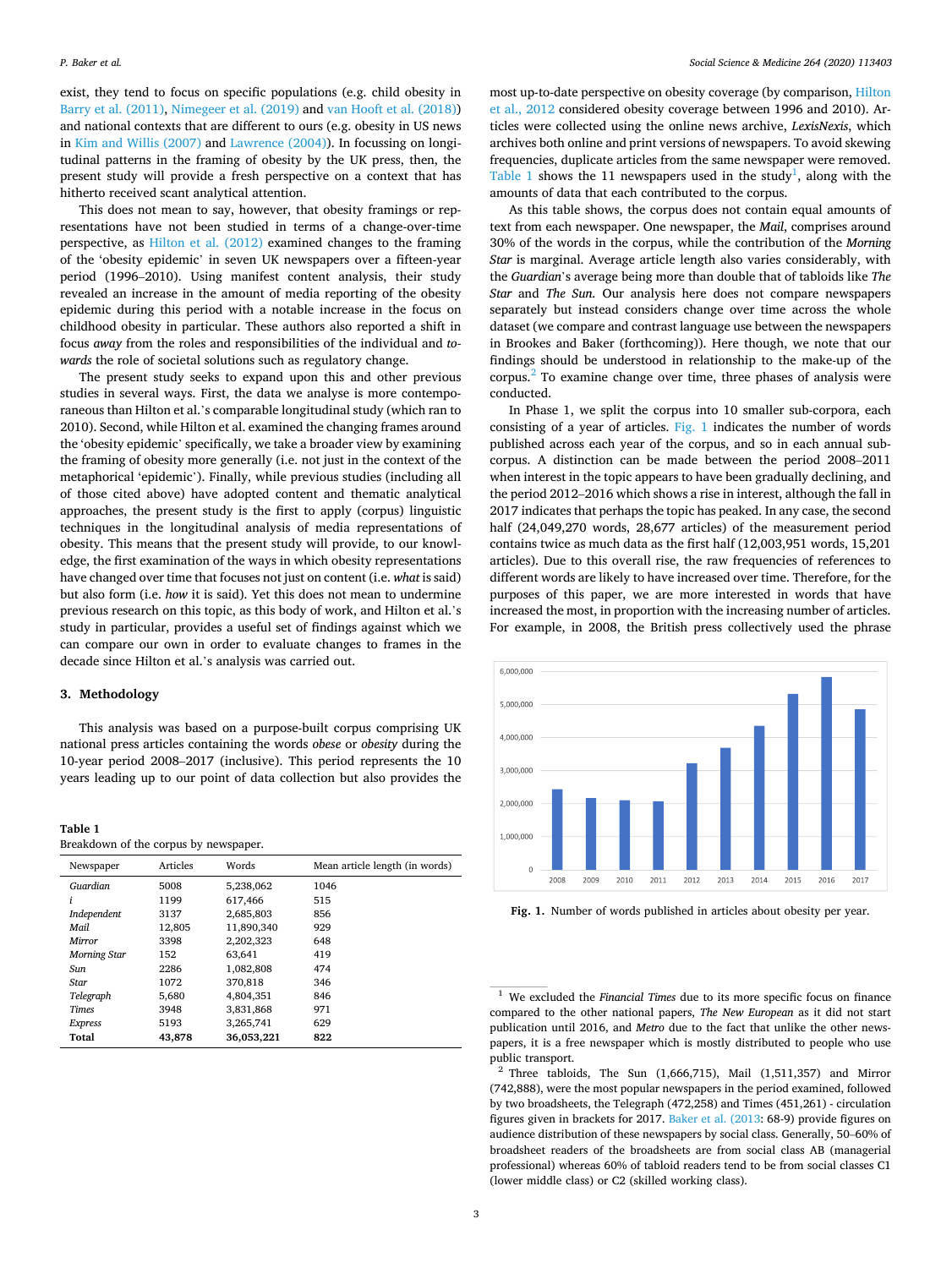*obesity epidemic* 200 times, with this number rising to 335 cases in 2017. However, in terms of the *proportion* of press discussion devoted to obesity, we should take into account that 2008 saw 2.4 million words of text on the subject, while 2017 saw 4.8 million words. Thus, based on the amount of writing about obesity, the phrase *obesity epidemic*  occurred 82.21 times per million words in 2008, but fell to 69.03 times per million in 2017. Obesity may be discussed more as an epidemic, but in terms of the amount of coverage overall, this view is somewhat backgrounded as a result of other, more dominant ways of framing the topic.

Putting aside the issue of there simply being more discussion around obesity in 2017 compared to 2008, within our analysis we also aimed to understand how known media frames around obesity have shifted over time. Do certain topics take up more space at different points, compared to other time periods? To answer this question, our analysis considered the proportional frequencies of the words in the data. Our first step in this process was to identify a set of topics to compare against one another over time. To do this, Phase 2 examined the language contained within the corpus, focussing on 'content words' consisting of nouns and to a lesser extent verbs and adjectives. We wanted to identify the language that was distinctive across the corpus, so we used a technique called keywords. Essentially this approach uses computer software (in this case the online tool, *CQPweb*; [Hardie, 2012\)](#page-8-0) to compare the frequencies of words in one corpus against another, called a reference corpus, which usually functions as a linguistic benchmark or standard. Using statistical tests, words which occur with a marked frequency in the first corpus compared against the second are considered keywords. The keywords approach is a popular one within corpus linguistics (see [Archer, 2009](#page-7-0)) and is often used as a way of providing lexical signposts to areas of interest in a corpus ([Brookes, 2018\)](#page-7-0).

We derived a list of keywords for each year of the corpus separately by comparing that year against the remaining years combined.<sup>3</sup> For example, we first derived the keywords for 2008 by comparing this period against the period 2009–2017, then we derived keywords for 2009 by comparing this period against 2008 and 2010–2017 combined, and so on. We removed a small number of grammatical keywords, such as *the* and *of*, which did not reveal very much about the content of the corpus, then we took the 100 most frequent keywords from each of the ten years, resulting in a list of 1000 words. Using this method, some words were key in two, three or four years. For example, the word *government* was a keyword for the years 2008, 2009, 2010 and 2016. We only counted this as one keyword meaning that after duplicate keywords were removed the original set of 1000 words was reduced to a list of 745 distinct keywords.

The keywords were then grouped into categories based on the themes or concepts they referred to. While some corpus analysis tools like *Wmatrix* [\(Rayson, 2008](#page-8-0)) use thesaurus categories to automatically assign words to thematic or semantic categories, we have found that analyses of more specialised, topic-specific datasets such as ours can be more useful if the analysts develop a bottom-up categorisation system and decide how words should be assigned in line with their research questions. Automatic taggers do not always recognise every word they encounter and often assign categories based on surface meaning, whereas it can be more useful to take into account the contexts in which the words are used. For example, one of the categories we created was ILLNESS, which contained words like *cancer*, *diabetes* and *inflammation*. We included words like *heart* and *liver* in this category, as our explorations of how those words occurred in the context of articles revealed that they almost always referred to heart or liver disease. However, we did not categorise the word *epidemic* as ILLNESS, as instead we found it was almost always used metaphorically to refer to purported increases in rates of obesity, for example:

High sugar consumption is said to be fuelling the obesity epidemic, which is leading to increased cases of heart disease. (*Daily Mail*, April 2009)

Thus, we created a category called PROBLEM and included *epidemic*  alongside words such as *risk*, *crisis* and *problem*, as all four words were used to frame obesity in a negative way. Categorisation was carried out separately by two of the authors at first and then jointly to resolve a small number of disagreements. We should note that we did not speculate about how the keywords in our data were used in order to categorise them. Rather, we closely analysed at least 100 random cases of each of the words to resolve them into categories that best reflected their most typical use (this was a method first adopted in [Baker et al. \(2019\)](#page-7-0), based on experimenting with different numbers of cases in order to identify an amount which was most effective at identifying the range of contexts that a word can occur in). Where a word had more than one meaning and could appear in multiple categories, we chose the meaning which was most frequent out of the 100 random cases examined. Not all words could be easily assigned to a category as they had a range of frequent meanings or were used in ambiguous ways. For this reason, we did not categorise 131 of the keywords. We then interpreted these semantic/thematic categories in terms of obesity 'frames'. As noted earlier, selection and salience are key to the definition of framing. Since keywords foreground statistically salient language use in the data, this approach can provide a useful entry point for the identification of frames ([Atanasova and Koteyko, 2017](#page-7-0)).

The next step involved identifying the collective frequencies of the words assigned to each category. As noted above, in order to account for the different amounts of data in each year, we compared relative frequencies based on occurrences per million words. In order to narrow our focus, we decided to only consider categories that appeared as least 1000 times per million words in at least one year of the dataset. This resulted in 27 categories being considered, see [Table 2](#page-4-0).

Most of the semantic domains in [Table 2](#page-4-0) can be grouped under obesity frames identified in previous studies; namely, an individual lifestyle frame (FOOD, SPORT and LIFESTYLE), a biomedical frame (MEASUREMENT, RESEARCH, ILLNESS, HEALTHCARE, BIOLOGY and MEDICINE) and a societal frame (POLITICS (UK), EDUCATION, BUSI-NESS, RESPONSE and SOCIAL). However, other domains cannot easily be grouped under a specific frame, such as WEIGHT, QUOTATIVES, PLACES (UK), CHILDREN, WOMEN, PROBLEM, WEIGHT LOSS, TV FILM & ARTS, ECONOMICS, HELP, CAUSES, MATERNITY, PLACES (NON-UK). Instead, these domains tend to relate to news values [\(Gal](#page-7-0)[tung and Ruge, 1965\)](#page-7-0). For example, the prominence of PLACES (UK) can also be linked to the news value of 'geographic proximity' ([Harcup and](#page-8-0)  O'[Neill, 2017](#page-8-0)), as locally and nationally unfolding events and issues are believed to be more newsworthy to a domestic audience. Similarly, the category CHILDREN can be linked to a news value called 'human interest' (e.g. [Masterton, 2005](#page-8-0)) while PROBLEM links to the news value of 'negativity'.

## **4. Analysis: change over time**

[Table 2](#page-4-0) shows large differences in the overall frequencies of the various categories, with keywords relating to FOOD collectively occurring most often (448,536 times), and those relating to SOCIAL issues the least (28,283 times). This is something to bear in mind when we now turn to consider how mentions of categories have changed over time. We plotted linear trend lines for each category over time. [Fig. 2](#page-4-0) illustrates this for the most frequent category; FOOD, which mostly rises over time

 $^3$  A range of statistical tests can be used to identify keywords. We chose the log-likelihood test [\(Dunning, 1993](#page-7-0)), which indicates cases where there is a high confidence that a word is key. This test tends to produce keywords that are reasonably high in frequency and as this provides more coverage of our corpus than low frequency words, we can be more confident in our claims about the data. All the keywords analysed were assigned a log-likelihood score of at least 15.13, which indicates a minimum p value of *<*0.0001.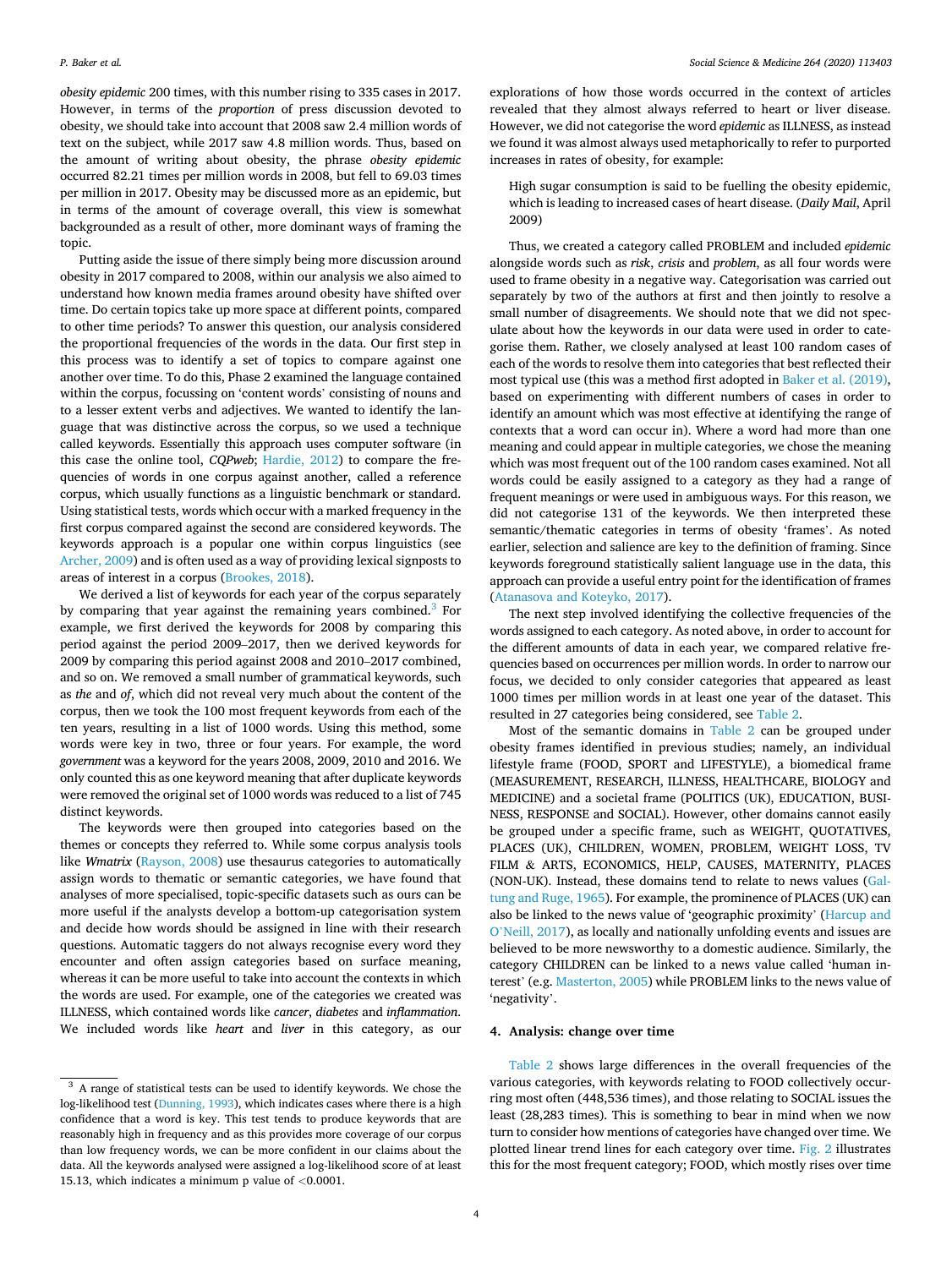### <span id="page-4-0"></span>**Table 2**

Main categories of language use in news articles about obesity.

| Category                    | Relation to obesity                                                                              | Examples of<br>keywords                        | Total<br>frequency |
|-----------------------------|--------------------------------------------------------------------------------------------------|------------------------------------------------|--------------------|
| FOOD                        | Eating practices that can<br>raise or reduce levels of<br>obesity                                | junk, fruit, chocolate                         | 448,536            |
| <b>MEASUREMENT</b>          | Ways of measuring<br>weight                                                                      | BMI, stone, weighed                            | 304,866            |
| RESEARCH                    | Scientific research<br>relating to obesity                                                       | experts, findings,<br>study                    | 261,555            |
| <b>ILLNESS</b>              | Health issues which<br>result in obesity or are<br>caused by obesity                             | diabetes, cancer,<br>heart                     | 192,146            |
| WEIGHT<br><b>QUOTATIVES</b> | Labels relating to weight<br>Statements made by<br>relevant social actors<br>relating to obesity | fat, thin, overweight<br>said, says, told      | 180,570<br>169,959 |
| PLACES (UK)                 | The context of obesity in<br>the UK                                                              | Britain, London, UK                            | 118,710            |
| CHILDREN                    | Stories focussing on<br>childhood obesity                                                        | childhood, kids,<br>youngsters                 | 101,980            |
| <b>HEALTHCARE</b>           | The role of healthcare in<br>reducing obesity                                                    | nurse, patients,<br>hospital                   | 94,031             |
| <b>BIOLOGY</b>              | Potential biological<br>causes of obesity                                                        | genes, cells,<br>testosterone                  | 92,273             |
| SPORT                       | How physical exercise<br>can reduce obesity                                                      | sport, swimming,<br>exercise                   | 91,107             |
| <b>WOMEN</b>                | How obesity specifically<br>relates to women                                                     | girls, woman, sister                           | 90,492             |
| POLITICS (UK)               | The effect of politics on<br>obesity levels                                                      | government, MPs,<br>political                  | 90,438             |
| <b>PROBLEM</b>              | Obesity represented as<br>problematic                                                            | epidemic, crisis,<br>problem                   | 72,275             |
| <b>WEIGHT LOSS</b>          | Losing weight                                                                                    | loss, reduce, anti-<br>obesity                 | 69,439             |
| TV, FILM &                  | Representations of                                                                               | comedy, magazine,                              | 63,950             |
| ARTS                        | obesity in the media                                                                             | tv                                             |                    |
| <b>ECONOMICS</b>            | The financial aspects of<br>obesity                                                              | economic, money,<br>prices                     | 55,175             |
| <b>EDUCATION</b>            | The role of education in<br>raising or reducing levels<br>of obesity                             | curriculum, school,<br>teacher                 | 52,949             |
| HELP                        | Advice and help to lose<br>weight                                                                | advice, guidance,<br>help                      | 42,509             |
| <b>BUSINESS</b>             | The potential influence<br>of business in causing<br>obesity                                     | market, profits,<br>commercial                 | 36,703             |
| <b>LIFESTYLE</b>            | Non-food related<br>behavioural choices<br>related to weight                                     | lifestyle, sleep,<br>tobacco                   | 33,078             |
| <b>CAUSES</b>               | General words indicating<br>causes                                                               | cause, linked, related                         | 30,106             |
| <b>MATERNITY</b>            | The impact of obesity on<br>childbirth                                                           | babies, maternity,<br>birth                    | 24,611             |
| <b>MEDICINE</b>             | The effect of medicine on<br>obesity                                                             | drugs, statins,<br>antibiotics                 | 34,207             |
| PLACES (NON-                | The context of obesity                                                                           | countries, Europe,                             | 48,934             |
| UK)                         | outside the UK                                                                                   | America                                        |                    |
| <b>RESPONSE</b>             | Collective efforts to<br>reduce obesity                                                          | action, campaign,<br>strategy                  | 35,716             |
| SOCIAL                      | How social issues impact<br>on obesity levels                                                    | inequality,<br>unemployment,<br>discrimination | 28,283             |

although this is not always the case (e.g. there is a noticeable fall between 2016 and 2017). The dotted straight line is a 'best fit' line which tries to take into account all the data points. The line is also represented as an equation  $y = mx + b$  for which *m* is the slope or gradient, *b* is the y intercept, *x* is any *x* value and *y* is any *y* value. In Fig. 2, the formula is *y*  $= 890.2x+6567.4$ , meaning that the slope is 890.2. The further away the number is from 0, the steeper the slope. An  $R^2$  value is also provided for each trend line. This is a number between 0 and 1, and it measures the amount of difference between the measured values and the line that was fitted to them. A low  $R^2$  value (close to 0) indicates that the *Social Science & Medicine 264 (2020) 113403*



**Fig. 2.** Relative frequency (per million words) and trend line for the FOOD category over time.

measurements do not fall in a straight line while a high  $R^2$  value (close to 1) indicates that they do. The  $R^2$  value thus gives an indication of the reliability of the trend line.

Table 3 shows which trend lines are rising or falling over time for the 27 categories of the keywords examined. Sixteen categories had a positive gradient (shown on the left side of the table) which indicates that the keywords within these categories were generally increasing over time. Eleven categories had a negative gradient (shown with a minus sign), indicating that these keywords decreased over time. We have provided the  $R^2$  values and p values for statistical significance for each slope, to indicate the strength of each trend.

The categories in Table 3 have been presented in order of their gradient or steepness of the rise or fall of their trend line. It should be noted that the categories towards the bottom of each column have very shallow gradients with their trend lines appearing almost horizontal (especially RESPONSE and MATERNITY). These two categories also have very low  $R^2$  values, so the picture for them is more one of fluctuation.

It is important to bear in mind that Table 3 only indicates the changing themes or concepts that are being discussed in relation to obesity in the UK press. It does not indicate the more complex or subtle ways that such themes were discussed and whether they changed. For example, there has been less discussion around the concept of SPORT in relation to obesity over time in the UK press. However, we cannot use Table 3 to make claims about whether the *way* SPORT is discussed has actually changed. It could be the case that in 2008 sport was often mentioned as playing an important role in weight loss but by 2017 this view might have changed and most discussion of SPORT may reflect a view that it is *not* very important for weight loss. To establish any

| ×<br>۰. |  |
|---------|--|
|---------|--|

| Trend lines indicating rises and falls over time for lexical categories. |  |  |  |
|--------------------------------------------------------------------------|--|--|--|
|                                                                          |  |  |  |

| Increasing over time |          |       | Decreasing over time |           |       |
|----------------------|----------|-------|----------------------|-----------|-------|
| Category             | gradient | $R^2$ | Category             | gradient  | $R^2$ |
| <b>FOOD</b>          | 890.2    | 0.90  | PLACES (UK)          | $-134.00$ | 0.88  |
| <b>RESEARCH</b>      | 513.68   | 0.84  | <b>SPORT</b>         | $-128.93$ | 0.41  |
| <b>MEASUREMENT</b>   | 477.89   | 0.95  | TV, FILM, ARTS       | $-117.35$ | 0.70  |
| <b>BIOLOGY</b>       | 458.53   | 0.94  | <b>EDUCATION</b>     | $-98.16$  | 0.65  |
| <b>ILLNESS</b>       | 391.12   | 0.80  | POLITICAL (UK)       | $-94.03$  | 0.35  |
| LOSS                 | 141.63   | 0.90  | <b>ECONOMICS</b>     | $-63.27$  | 0.64  |
| <b>QUOTATIVES</b>    | 144.12   | 0.74  | <b>BUSINESS</b>      | $-43.96$  | 0.72  |
| <b>HEALTHCARE</b>    | 112.08   | 0.62  | SOCIAL.              | $-33.03$  | 0.76  |
| WEIGHT               | 107.62   | 0.43  | <b>CHILDREN</b>      | $-25.83$  | 0.08  |
| <b>NEGATIVE</b>      | 72.96    | 0.65  | PLACES (NON-UK)      | $-24.84$  | 0.17  |
| <b>CAUSE</b>         | 72.72    | 0.90  | <b>MEDICINE</b>      | $-17.53$  | 0.35  |
| HELP                 | 56.72    | 0.85  |                      |           |       |
| <b>LIFESTYLE</b>     | 55.01    | 0.69  |                      |           |       |
| <b>WOMEN</b>         | 36.34    | 0.36  |                      |           |       |
| <b>RESPONSE</b>      | 6.97     | 0.04  |                      |           |       |
| <b>MATERNITY</b>     | 1.37     | 0.00  |                      |           |       |
|                      |          |       |                      |           |       |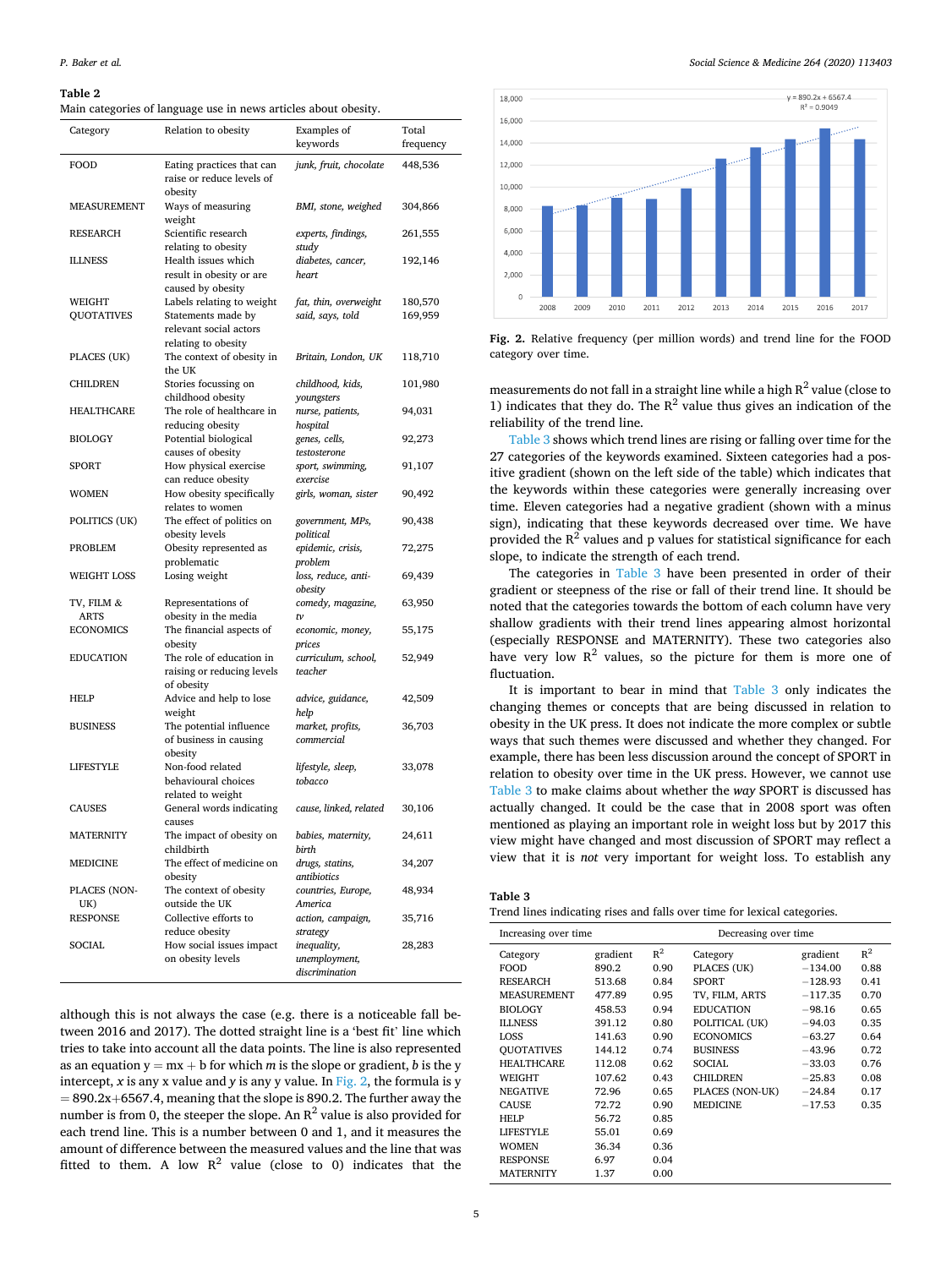changes in the ways these themes are discussed over the 10-year period, samples were taken at different points to understand whether the role of SPORT had simply decreased or whether it had both decreased and been framed differently.

The charts created for each category occasionally showed outliers, such as Fig. 3 which gives the relative frequencies for the SPORT category. There is an unexpectedly high use of words relating to SPORT in 2012 which was due to the Olympics being held in the UK in this year. Although the trend line for SPORT has a reasonably steep decline ( $-128.93$ ), the R<sup>2</sup> score for this trend line is relatively low at 0.41, due to the fluctuations in the first half of the corpus. A steep gradient combined with a high  $R^2$  score thus indicates a strong but stable change over time.

[Table 3](#page-4-0) shows a complex pattern of change in the framing of obesity in the UK press over the 10-year period considered. The shift involves increased problematisation of obesity (PROBLEM), with a focus on its link to poor health (ILLNESS) and its effects on health provision (HEALTHCARE).

Obesity crisis threatens to increase strokes and heart disease. Obesity rates rising faster in UK than the US. NHS says obese patients will not get surgery until they lose weight. (*Independent*, 28 November 2017)

There is increasing scientific framing of obesity (RESEARCH), focussing on the reasons why people have obesity (CAUSES).

Obesity awareness may be causing overeating, finds international study. The damage caused by overserving is so great that the government may have to limit how big servings can be or force retailers to charge much more for them in an attempt to reduce consumption, the authors said. (*Guardian*, 14 September 2015)

There is also increased discussion in relation to how people can be enabled to lose weight (LOSS, HELP).

So, on the advice of her family and friends, Lucy joined Slimming World in July 2012. She says: "I immediately felt welcome and this gave me the confidence and motivation to lose weight. (*Sun*, April 6, 2016)

In addition, there is a very large amount of focus on the types of food that cause or alleviate obesity (FOOD) and other factors related to personal choice (LIFESTYLE).

Further findings showed participants who skipped breakfast were more likely to have an overall unhealthy lifestyle, including poor diet, frequent alcohol consumption and smoking. (*Express*, October 2, 2017)

The scientific focus also discusses causes related to the way one's body works (BIOLOGY).



**Fig. 3.** References to the lexical category of SPORT over time.

The rise in the number of overweight children in Britain may be as much to do with their genes as their diet and exercise levels, a study has found. (*i*, April 2013)

On the other hand, discussion of the role of food manufacturers has taken up less space in debates around obesity over time (BUSINESS), along with consideration of other economic and social factors like poverty and inequality (SOCIAL, ECONOMIC).

The link between inequality and obesity is stark around the world: among developed nations, America is the most unequal society and the fattest, with Britain and Australia next on both scores. (*Guardian*, 18 August 2016)

Obesity has been discussed proportionally less as a political issue (POLITICS UK), suggesting that government policy is viewed by the press as less important overall than it once was.

Theresa May has abandoned plans to tackle childhood obesity by curbing junk food advertising and will instead challenge supermarkets and manufacturers to cut the amount of sugar in their products by a fifth. (*Telegraph*, 18 August 2016)

Childhood obesity has also become less of a central issue to discussion of obesity (CHILDREN), along with consideration of the roles that schools and teachers play in preventing obesity in children (EDUCATION).

Schools are there to educate, not to act as social workers, health visitors, therapists, nutrition experts or to take on a parent's role. Children have one meal at school and every time teachers check a child's lunchbox and removes an unhealthy snack, the press blames them for being heavy-handed. (*Times*, 4 July 2010)

Related to this is a relative decrease in reference to physical exercise (SPORT) in relation to obesity.

My children would rather be watching TV than jumping on a trampoline outside. We know less sport contributes to obesity. My sons play football and swim in the week. My husband takes them swimming some weekends, but it's expensive - about 10 for less than an hour. (*Independent*, 3 June 2012)

These findings indicate evidence for the increase of an 'individual lifestyle' framing around obesity in some ways, particularly with the rises in the categories LIFESTYLE and FOOD. Food intake tends to be framed as people making healthy eating choices or dieting as opposed to the regulation of food manufacturers and advertisers or the imposition of taxes. We found that references to food were often couched in terms of disgust with people with obesity described as gorging, gobbling, shovelling or wolfing their food.

Last weekend in Cornwall I stopped at a deli in Tintagel to eat a pasty, and gawped at the procession of fatties, waddling along the main street licking ice creams and gobbling chips, their thighs chafing with every tiny step. (*Independent*, 16 September 2014)

Additionally, these verbs were sometimes used metaphorically, to describe people with obesity as putting strain on the National Health Service.

the obese are gobbling up limited NHS services and costing taxpayers more than 55 million a year. How can we change this worrying trend? (*Telegraph*, June 2014)

In other cases, references to food framed people with obesity as being so addicted to food that they would commit crimes.

Obese woman who went on TV to complain that she was too fat to get a job caught stealing cakes just hours after This Morning appearance (*Mail*, 29 March 2013)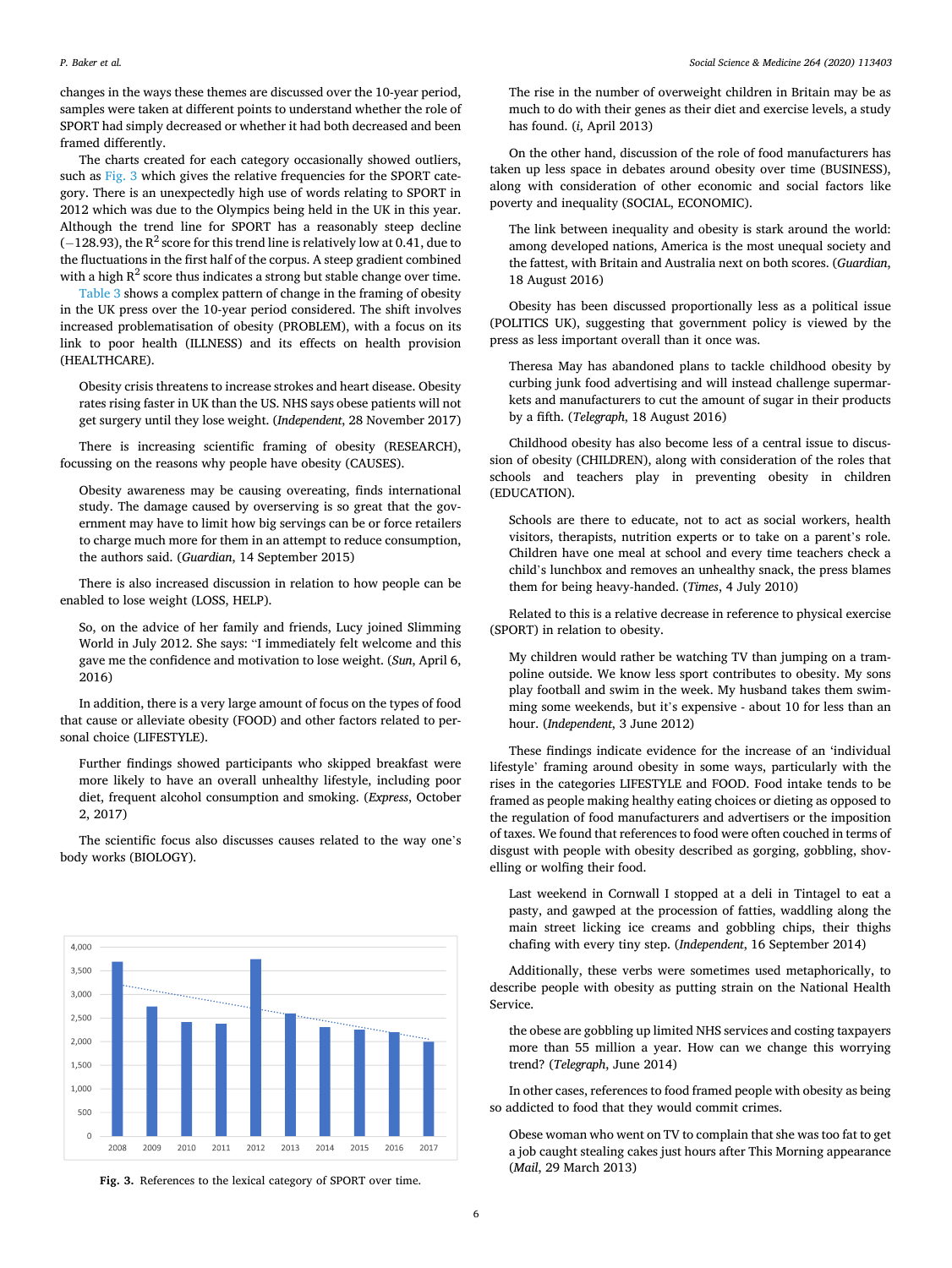On the other hand, words relating to the category LOSS (which, like FOOD, had become more popular over time), were framed in terms of redemption narratives or success stories.

She also confessed that she was a serial yo-yo dieter and that her weight would fluctuate up to 13 stone, meaning she had to pick out a size 18 wedding gown last year. But now, after a year at Slimming World, Gemma was able to surprise her loved ones at her wedding this June to fiancé James with her new svelte size eight frame. (*Mirror*, December 2014)

An obese woman who was ridiculed and bullied for her weight has lost more than 112lbs in just 18 months after her ongoing battle with her body image almost drove her to commit suicide. (*Mail*, 4 October 2017)

However, one way that the individual lifestyle frame has lessened is due to the decreased amount of space devoted to exercise and personal fitness (SPORT). Also, the fact that categories like BIOLOGY, MEA-SUREMENT, ILLNESS, HEALTHCARE and RESEARCH have increased over time indicates a growing interest in the biological/medical/scientific frame which runs counter to the individual lifestyle frame, instead presenting scientific research which suggests that genetics, the brain, bacteria and hormones all play a role in causing obesity which is implied to be beyond an individual's control. However, the increases in both of these frames indicate that, over time, the causes of obesity are being framed more as a failing of individual rather than societal responsibility (note the falls in POLITICS (UK), EDUCATION, BUSINESS and SOCIAL).

We should not view each of these categories as occupying equal amounts of attention. [Table 1](#page-2-0) indicates that, in terms of the frequencies of the keywords in each category, words relating to FOOD, MEASURE-MENT and RESEARCH were extremely frequent across the corpus, whereas the categories SOCIAL, RESPONSE and PLACES (NON-UK) were much less frequent. FOOD, MEASUREMENT and RESEARCH also show the steepest rises over time, and have very high  $R^2$  scores, indicating that these three categories were already common in the early part of the dataset and have also showed the most impressive and consistent rises over time. The categories SOCIAL, RESPONSE and PLACES (NON-UK) show smaller and less consistent changes over time, and they were not especially frequent concepts. The single strongest pattern of change over time in the dataset, then, is the increased focus on diet; the types and amounts of food that people eat and the relationships between these and obesity. However, this rise does not seem to have resulted in an increase in discussion around government policy or regulation of food manufacturers or advertisers.

#### **5. Conclusion**

The current study has shown that the UK press representation of obesity can be increasingly characterised in terms of language which frames obesity from a biomedical perspective, with words encoding themes of RESEARCH, MEASUREMENT, BIOLOGY, ILLNESS and HEALTHCARE becoming relatively more frequent over time. Similarly, quotatives, which have also increased over time, tend to be used to include the perspectives of medico-scientific researchers and medical practitioners. At the same time, words contributing to framings of obesity as a matter of personal responsibility, for example denoting FOOD, weight LOSS and LIFESTYLE, among others, also increased in proportional frequency. The growing biomedical model of obesity, linked to genes, hormones and brain activity, could be viewed as sitting somewhat awkwardly alongside the personal responsibility framing, since it has been argued that the biomedical frame is less stigmatising than the personal responsibility frame because it presents obesity as a condition that has to do with genes, viruses and other aspects outside of individual self-control (e.g. [Saguy and Almeling, 2005\)](#page-8-0). However, recent research suggests that newspaper articles adopting the biomedical frame may very well sustain stigma, as such articles have been found

to blame the inefficacy of medical treatments on individuals' lack of perseverance ([Atanasova and Koteyko, 2017\)](#page-7-0). Our analysis found numerous cases where different frames appeared within the same article and a future research direction would involve an analysis which examines how different frames can be combined and whether this changes over time. Additionally, future research could consider how distinct frames appear across different newspapers and the effect that the combined variables of newspaper and time period have on the frequency of the thematic categories we identified.

Overall, we found that the UK press portrayal of obesity is conflicted. Consistent over time, is that obesity is viewed increasingly as a problem, both to individuals and to the health service, and what the representations of it as a biomedical problem and matter of personal responsibility have in common is that they locate this problem within the individual, as opposed to the wider social and environmental determinants of health. In fact, the frequencies of words indicating a focus on such factors went down over time, with words belonging to relatively infrequent categories like EDUCATION, POLITICS, ECONOMICS, BUSINESS and SOCIAL all becoming less frequent. Thus, the focus of the causes of and responses to obesity is placed on the will and actions of individuals much more than those of more powerful institutions such as the Government and food and drinks manufacturers and marketers. These complementary patterns can be viewed as symptoms of a wider neoliberal rationality which presently governs almost all aspects of social life in the UK (and more countries besides) [\(Brown and Baker, 2012\)](#page-7-0), not least in matters pertaining to health ([Lupton, 1995](#page-8-0)). Our observation of this general trend supports findings from previous studies of obesity representation in the media which have similarly reported media emphasis on the roles and responsibilities of individuals, often at the expense of considering those of the aforementioned (and other) more powerful social actors; see [Atanasova et al. \(2012\)](#page-7-0) for a review. Such studies have also recited and elaborated on detailed critiques of the neoliberal approach to obesity and health more generally, pointing, for example, to the potential for such framings to contribute towards victim-blaming and the stigmatisation of people with obesity, as well as to the fact that such approaches are usually unsuccessful because they fail to address the situational factors that contribute towards ill-health but which usually lie beyond the control of individuals [\(Lupton, 2018\)](#page-8-0).

The present study has provided further validation of those findings, drawing on a more representative and up-to-date body of articles. Yet, the change-over-time perspective adopted here also offers new insight, providing evidence that this neoliberal, responsibilising frame is growing in dominance, with other perspectives increasingly marginalised. This finding runs counter to [Hilton et al. \(2012\)](#page-8-0), whose analysis of UK newspapers between 1996 and 2010 found that focus was moving away from individuals and towards societal solutions such as regulatory change. Our analysis of a more recent timeframe shows that, unfortunately, this trend has not been sustained.

Accounting for the cause of the individualising trend reported here is difficult, though, and we are forced to hypothesise. One possibility is that neoliberal ideas have become more dominant in UK society over time, and that we might thus expect to find a similar growth in such discourse in the ways that other (health) issues are also reported. Considering the political backdrop against our corpus, for the last threequarters of our corpus, the UK was led by Conservative policies which included a programme of neoliberal economics, fiscal austerity, welfare and social service cuts. The political climate of the period perhaps helps to explain, to an extent, some of these trends found in the press reporting of obesity. Government policy has been politically conservative, including the implementation and intensification of neoliberal policies and public health initiatives, and while the UK press is politically diverse, most of the newspapers in our sample have been supportive of the Conservative Governments. Thus, we could be seeing evidence of such ideologies being reproduced in the representation of obesity.

Whatever the case may be, what is clear from the UK press is the overall increased discussion of obesity (see [Fig. 1](#page-2-0)), as well as the fact that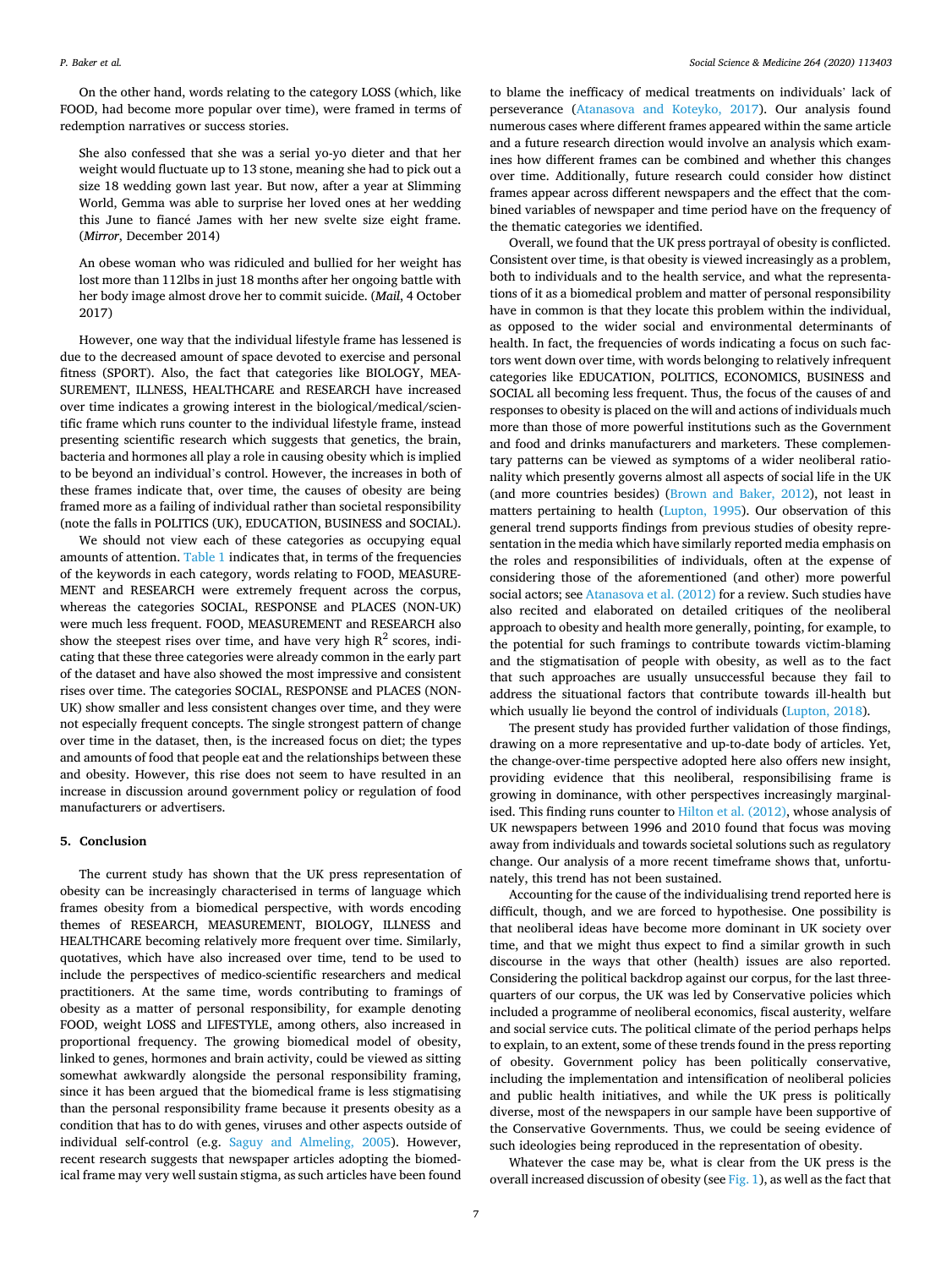<span id="page-7-0"></span>it is framed as a growing problem. Further, our finding that the UK press has framed obesity in increasingly individualising terms also means that the aforementioned problems associated with such neoliberal, individualising approaches to public health, and obesity in particular, warrant greater concern today than they did ten years ago. During the period under examination, the percentage of people aged over 16 years who are living with overweight or obesity in the UK has increased from 61% to 64.3% (Baker, 2019). The increased discussion of the causes of obesity in the UK press over this period does not seem to have had much impact on reversing this trend. This would lead us to question whether individualising framings of obesity are helping or harming the national conversation, and whether some of the alternative, minority and declining explanatory factors such as social inequality, government policy and/or regulation of business, would be worth devoting more space to. Despite UK press increasingly focussing on linking obesity to food consumption, this message does not seem to be resulting in weight loss. Unfortunately, we believe that the press's influence around obesity has been to perpetuate a sense of stigmatisation and shame around individuals with obesity, which is held up to be largely their own fault, and to help to divert attention away from the role that powerful social actors (businesses, advertisers, governments) play in contributing to the growing numbers of people with overweight or obesity in the UK. It is particularly ironic that tabloid newspapers like the *Star*, *Sun* and *Mirror*, which emphasise the personal responsibility frame, tend to be read most by people from C2/DE social classes, who are less likely than those from higher social classes to have full control over the types of life circumstances that can contribute to the development of obesity.

If obesity is a 'problem', as the newspapers (and others) increasingly suggest, then perhaps what is required is focus on the causes and responses to it at both the individual and societal levels. However, our analysis has shown that there is a stronger and growing focus on the former. Greater balance in press coverage, incorporating individual and societal perspectives in more equal measure, could help to challenge the stigmatisation and shame surrounding obesity that is pervasive in the UK, and bring about more balanced attitudes and approaches.

The timespan studied in this paper also represents the 10-year period after the publication of the Foresight Report (Butland et al., 2007), a UK Government-led synthesis of evidence about the causes of obesity. That report documented the complex, multifaceted nature of obesity and from the outset acknowledged the role of the media as well as popular stereotypes and oversimplifications that are ill-aligned to scientific evidence and understanding. Indeed, the Foresight Report highlights that many factors that contribute to weight gain are outside or at least partially outside of an individual's control, and that there is a need to challenge the simple portrayal that obesity is an issue of personal willpower. However, the current study's findings demonstrate that since the publication of this report in 2007, the following 10 years of newspaper reporting has predominantly portrayed obesity in relatively simplistic terms, as something that is largely within an individual's control and that is thus a matter of personal willpower. In doing so, such depictions have contributed to widespread weight stigma and the discrimination of people with obesity in the UK. This highlights the lack of alignment between scientific evidence and understanding of obesity and media portrayals of it. A closer alignment between media and scientific evidence, given the potential of the media to reach vast numbers of the population, may go some way to improving public awareness and understanding of obesity and, in doing so, contribute to a reduction in weight stigma and discrimination where simplistic, unevidenced attitudes that lead to blame are at the heart of this social justice issue.

# **Credit author statement**

Paul Baker: Conceptualization; Methodology; Formal Analysis; Writing - Original Draft; Writing - Review & Editing; Project Administration; Funding Acquisition. Gavin Brookes: Methodology; Formal Analysis; Writing - Original Draft; Writing - Review & Editing; Data

Curation. Dimitrinka Atanasova: Writing - Original Draft; Writing - Review & Editing. Stuart Flint: Writing - Original Draft; Writing - Review & Editing.

## **Declaration of competing interest**

None.

## **Acknowledgements**

This research was supported by the UK Economic and Social Research Council (ESRC) Centre for Corpus Approaches to Social Science, grant number ES/R008906/1. The authors also wish to thank Andrew Hardie for technical support with cleaning and mounting the data.

### **References**

- What'[s in a word-list? In: Archer, D. \(Ed.\), 2009. Investigating Word Frequency and](http://refhub.elsevier.com/S0277-9536(20)30622-5/sref1)  [Keyword Extraction. Routledge, London](http://refhub.elsevier.com/S0277-9536(20)30622-5/sref1).
- [Atanasova, D., Koteyko, N., 2017. Obesity frames and counter-frames in British and](http://refhub.elsevier.com/S0277-9536(20)30622-5/sref2)  [German online newspapers. Health 21 \(6\), 650](http://refhub.elsevier.com/S0277-9536(20)30622-5/sref2)–669.
- [Atanasova, D., Koteyko, N., Gunter, B., 2012. Obesity in the news: directions for future](http://refhub.elsevier.com/S0277-9536(20)30622-5/sref3)  [research. Obes. Rev. 13 \(6\), 554](http://refhub.elsevier.com/S0277-9536(20)30622-5/sref3)–559.
- [Baker, C., 2019. Obesity Statistics, vol. 3336. House of Commons Briefing Paper.](http://refhub.elsevier.com/S0277-9536(20)30622-5/sref4)  [\(Accessed 6 August 2019\)](http://refhub.elsevier.com/S0277-9536(20)30622-5/sref4).
- [Baker, P., Gabrielatos, C., McEnery, T., 2013. Discourse Analysis and Media Attitudes.](http://refhub.elsevier.com/S0277-9536(20)30622-5/sref5)  [Cambridge University Press, Cambridge.](http://refhub.elsevier.com/S0277-9536(20)30622-5/sref5)
- [Baker, P., Brookes, G., Evans, C., 2019. The Language of Patient Feedback: A Corpus](http://refhub.elsevier.com/S0277-9536(20)30622-5/sref6)  [Linguistic Study of Online Health Communication. Routledge, London](http://refhub.elsevier.com/S0277-9536(20)30622-5/sref6).
- [Barry, C.L., Brescoll, V.L., Brownell, K.D., Schlesinger, M., 2009. Obesity metaphors: how](http://refhub.elsevier.com/S0277-9536(20)30622-5/sref7)  [beliefs about the causes of obesity affect support for public policy. Milbank Q. 87,](http://refhub.elsevier.com/S0277-9536(20)30622-5/sref7) 7–[47.](http://refhub.elsevier.com/S0277-9536(20)30622-5/sref7)
- [Barry, C.L., Jarlenski, zM., Grob, R., Schlesinger, M., Gollust, S.E., 2011. News media](http://refhub.elsevier.com/S0277-9536(20)30622-5/sref8)  [framing of childhood obesity in the United States from 2000 to 2009. Pediatrics 128](http://refhub.elsevier.com/S0277-9536(20)30622-5/sref8)  [\(1\), 132](http://refhub.elsevier.com/S0277-9536(20)30622-5/sref8)–145.
- [Barry, C.L., Brescoll, V.L., Gollust, S.E., 2013. Framing childhood obesity: how](http://refhub.elsevier.com/S0277-9536(20)30622-5/sref9)  [individualizing the problem affects public support for prevention. Polit. Psychol. 103](http://refhub.elsevier.com/S0277-9536(20)30622-5/sref9)  [\(11\), e96](http://refhub.elsevier.com/S0277-9536(20)30622-5/sref9)–e102.
- [Bartlett, F.C., 1932. Remembering: A Study in Experimental and Social Psychology.](http://refhub.elsevier.com/S0277-9536(20)30622-5/sref10) [Cambridge University Press, Cambridge.](http://refhub.elsevier.com/S0277-9536(20)30622-5/sref10)
- [Bateson, G., 1955. A theory of play and fantasy. Am. Psychiatr. Assoc. Psychiatr. Res.](http://refhub.elsevier.com/S0277-9536(20)30622-5/sref11) [Rep. 2, 39](http://refhub.elsevier.com/S0277-9536(20)30622-5/sref11)–51.

[Becker, H., 1963. Outsiders: Studies in the Sociology of Deviance. Macmillan, New York.](http://refhub.elsevier.com/S0277-9536(20)30622-5/sref12) [Brookes, G., 2018. Insulin restriction, medicalisation and the Internet: a corpus-assisted](http://refhub.elsevier.com/S0277-9536(20)30622-5/sref13) 

- [study of diabulimia discourse in online support groups. Commun. Med. 15 \(1\),](http://refhub.elsevier.com/S0277-9536(20)30622-5/sref13)  14–[27](http://refhub.elsevier.com/S0277-9536(20)30622-5/sref13).
- [Brown, B., Baker, S., 2012. Responsible Citizens: Individuals, Health and Policy under](http://refhub.elsevier.com/S0277-9536(20)30622-5/sref14) [Neoliberalism. Anthem Press, London.](http://refhub.elsevier.com/S0277-9536(20)30622-5/sref14)
- [Bryant, J., Miron, D., 2004. Theory and research in mass communication. J. Commun. 54](http://refhub.elsevier.com/S0277-9536(20)30622-5/sref15)  [\(4\), 662](http://refhub.elsevier.com/S0277-9536(20)30622-5/sref15)–704.
- [Butland, B., Jebb, S., Kopelman, P., McPherson, K., Thomas, S., Mardell, J., Parry, V.,](http://refhub.elsevier.com/S0277-9536(20)30622-5/sref16) [2007. Foresight Tackling Obesities: Future Choices](http://refhub.elsevier.com/S0277-9536(20)30622-5/sref16) – Project Report, second ed. [Government Office for Science, London.](http://refhub.elsevier.com/S0277-9536(20)30622-5/sref16)
- [Chong, D., Druckman, J.N., 2007. Framing theory. Annu. Rev. Polit. Sci. 10 \(1\),](http://refhub.elsevier.com/S0277-9536(20)30622-5/sref17) 103–[126](http://refhub.elsevier.com/S0277-9536(20)30622-5/sref17).
- [Conboy, M., 2010. The Language of Newspapers: Socio-Historical Perspectives.](http://refhub.elsevier.com/S0277-9536(20)30622-5/sref18)  [Continuum, London](http://refhub.elsevier.com/S0277-9536(20)30622-5/sref18).
- [Couch, D., Thomas, S.L., Lewis, S., Warwick Blood, R., Komesaroff, P., 2015. Obese](http://refhub.elsevier.com/S0277-9536(20)30622-5/sref19) Adults' [Perceptions of News Reporting on Obesity: the Panopticon and Synopticon at](http://refhub.elsevier.com/S0277-9536(20)30622-5/sref19)  [Work. SAGE Open, pp. 1](http://refhub.elsevier.com/S0277-9536(20)30622-5/sref19)–14.
- [Delli Carpini, M.X., 2005. News from somewhere: journalistic frames and the debate over](http://refhub.elsevier.com/S0277-9536(20)30622-5/sref20)  [public journalism. In: Callaghan, K., Schnell, F. \(Eds.\), Framing American Politic.](http://refhub.elsevier.com/S0277-9536(20)30622-5/sref20) [University of Pittsburgh Press, Pittsburgh, pp. 21](http://refhub.elsevier.com/S0277-9536(20)30622-5/sref20)–53.
- [Dunning, T., 1993. Accurate methods for the statistics of surprise and coincidence.](http://refhub.elsevier.com/S0277-9536(20)30622-5/sref22)  [Comput. Ling. 19 \(1\), 61](http://refhub.elsevier.com/S0277-9536(20)30622-5/sref22)–74.
- [Durkheim, E., 1895. Rules of the Sociological Method. The Free Press, New York.](http://refhub.elsevier.com/S0277-9536(20)30622-5/sref23) [Entman, R.M., 1993. Framing: toward clarification of a fractured paradigm. J. Commun.](http://refhub.elsevier.com/S0277-9536(20)30622-5/sref24)
- [43 \(4\), 51](http://refhub.elsevier.com/S0277-9536(20)30622-5/sref24)–58.
- [Epstein, S., 1998. Gay politics, ethnic identity: the limits of social constructionism. In:](http://refhub.elsevier.com/S0277-9536(20)30622-5/sref25)  [Nardi, P., Schneider, B. \(Eds.\), Social Perspectives in Lesbian and Gay Studies.](http://refhub.elsevier.com/S0277-9536(20)30622-5/sref25) [Routledge, London, pp. 134](http://refhub.elsevier.com/S0277-9536(20)30622-5/sref25)–159.
- [Falk, G., 2001. Stigma: How We Treat Outsiders. Prometheus Books](http://refhub.elsevier.com/S0277-9536(20)30622-5/sref26).
- [Fox, N., 1993. Postmodernism, Sociology and Health. Open University Press,](http://refhub.elsevier.com/S0277-9536(20)30622-5/sref27)  [Buckingham.](http://refhub.elsevier.com/S0277-9536(20)30622-5/sref27)
- [Galtung, J., Ruge, M., 1965. The structure of foreign news: the presentation of the Congo,](http://refhub.elsevier.com/S0277-9536(20)30622-5/sref28)  [Cuba and Cyprus crises in four Norwegian newspapers. J. Peace Res. 2 \(1\), 64](http://refhub.elsevier.com/S0277-9536(20)30622-5/sref28)–90.
- [Gamson, W.A., Modigliani, A., 1989. Media discourse and public opinion on nuclear](http://refhub.elsevier.com/S0277-9536(20)30622-5/sref29)  [power: a constructionist approach. Am. J. Sociol. 95 \(1\), 1](http://refhub.elsevier.com/S0277-9536(20)30622-5/sref29)–37.